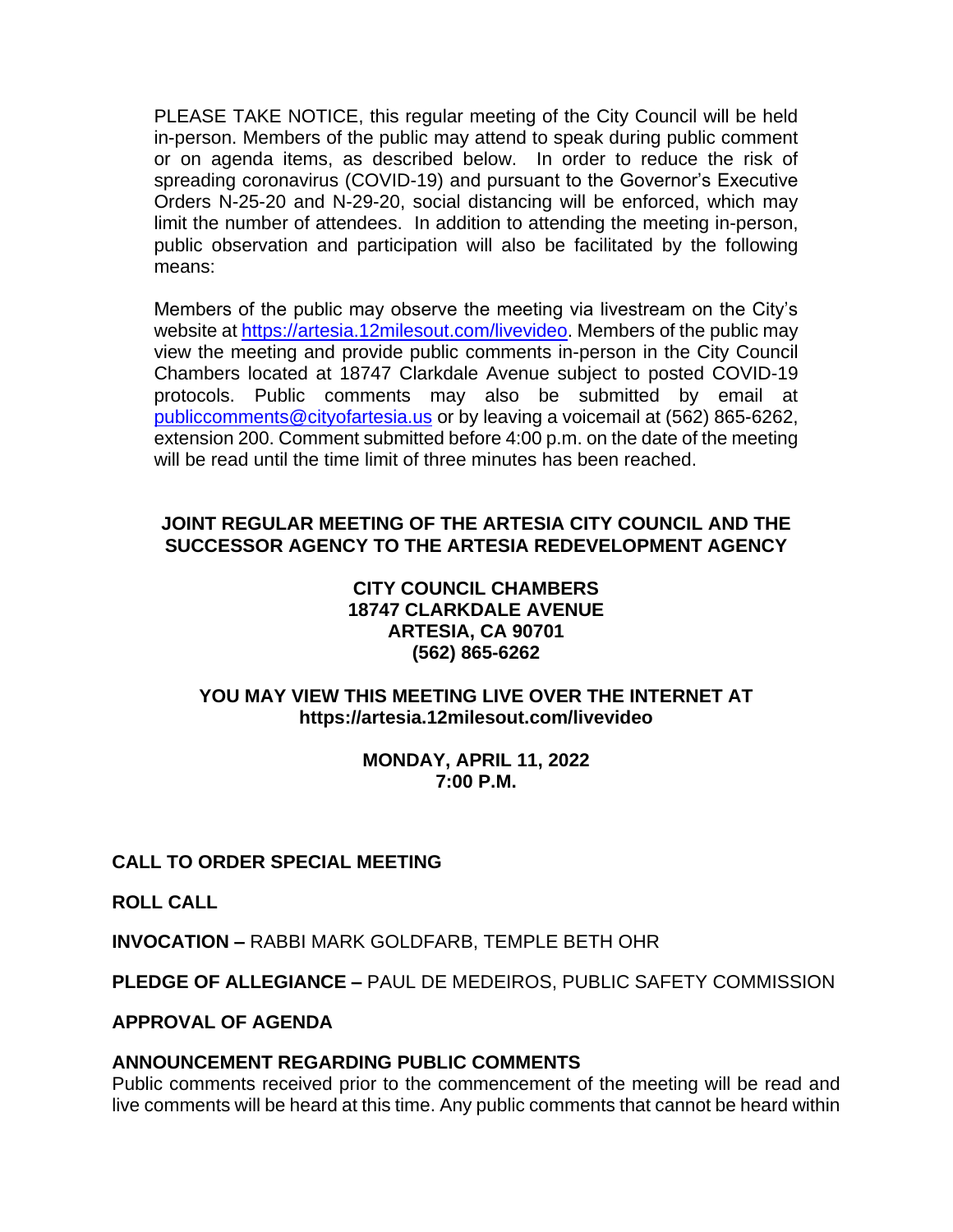the next 20 minutes will be heard at the end of the meeting. If a member of the public submitted public comments on a Consent Calendar item, the item will be removed from the Consent Calendar for separate discussion and to hear the public comment on the Consent Calendar item at that time. Under the provisions of the Brown Act, the City Council is prohibited from taking action on items that are not listed on the agenda, but may refer the matter to staff or to a subsequent meeting.

#### **COUNCILMEMBER COMMENTS**

This is the time for general comments, announcements, and requests of staff and/or other issues of concern to Councilmembers that may briefly be presented at this time.

## **CEREMONIAL PRESENTATIONS**

- 1. 2022 DONATE LIFE MONTH PROCLAMATION [STAFF REPORT](https://www.cityofartesia.us/DocumentCenter/View/5391/1) [ATTACHMENT](https://www.cityofartesia.us/DocumentCenter/View/5390/1--ATTACH)
- 2. 2022 AUTISM AWARENESS MONTH PROCLAMATION [STAFF REPORT](https://www.cityofartesia.us/DocumentCenter/View/5393/2) [ATTACHMENT](https://www.cityofartesia.us/DocumentCenter/View/5392/2---ATTACH)
- 3. 2022 SEXUAL ASSAULT PREVENTION AND AWARENESS MONTH PROCLAMATION [STAFF REPORT](https://www.cityofartesia.us/DocumentCenter/View/5395/3) [ATTACHMENT](https://www.cityofartesia.us/DocumentCenter/View/5394/3--ATTACH)
- 4. 2022 RAMADAN MONTH PROCLAMATION [STAFF REPORT](https://www.cityofartesia.us/DocumentCenter/View/5345/4) [ATTACHMENT](https://www.cityofartesia.us/DocumentCenter/View/5396/4---ATTACH)
- 5. EARTH DAY PROCLAMATION [STAFF REPORT](https://www.cityofartesia.us/DocumentCenter/View/5347/5) [ATTACHMENT](https://www.cityofartesia.us/DocumentCenter/View/5346/5--ATTACH)
- 6. ADULT SCHOOL STUDENT RECOGNITION DAY PROCLAMATION [STAFF REPORT](https://www.cityofartesia.us/DocumentCenter/View/5349/6) [ATTACHMENT](https://www.cityofartesia.us/DocumentCenter/View/5348/6---ATTACH)

### **CONSENT CALENDAR**

It is recommended that Items (7) through (23) be acted on simultaneously in one vote unless a member of the City Council requests separate discussion and/or action on the item. In the event a member of the City Council requests separate discussion on a Consent Calendar item, or the item is removed from the Consent Calendar to allow for public comments on the item to be read. The City Council will consider that item immediately following approval of the rest of the Consent Calendar.

- 7. WAIVING OF FULL READING OF ORDINANCES LISTED ON AGENDA [STAFF REPORT](https://www.cityofartesia.us/DocumentCenter/View/5350/7)
- 8. APPROVAL OF CITY COUNCIL MEETING MINUTES FROM MARCH 14, 2022 [STAFF REPORT](https://www.cityofartesia.us/DocumentCenter/View/5352/8) [ATTACHMENT](https://www.cityofartesia.us/DocumentCenter/View/5351/8---ATTACH)
- 9. APPROVAL OF ACCOUNTS PAYABLE CHECK REGISTER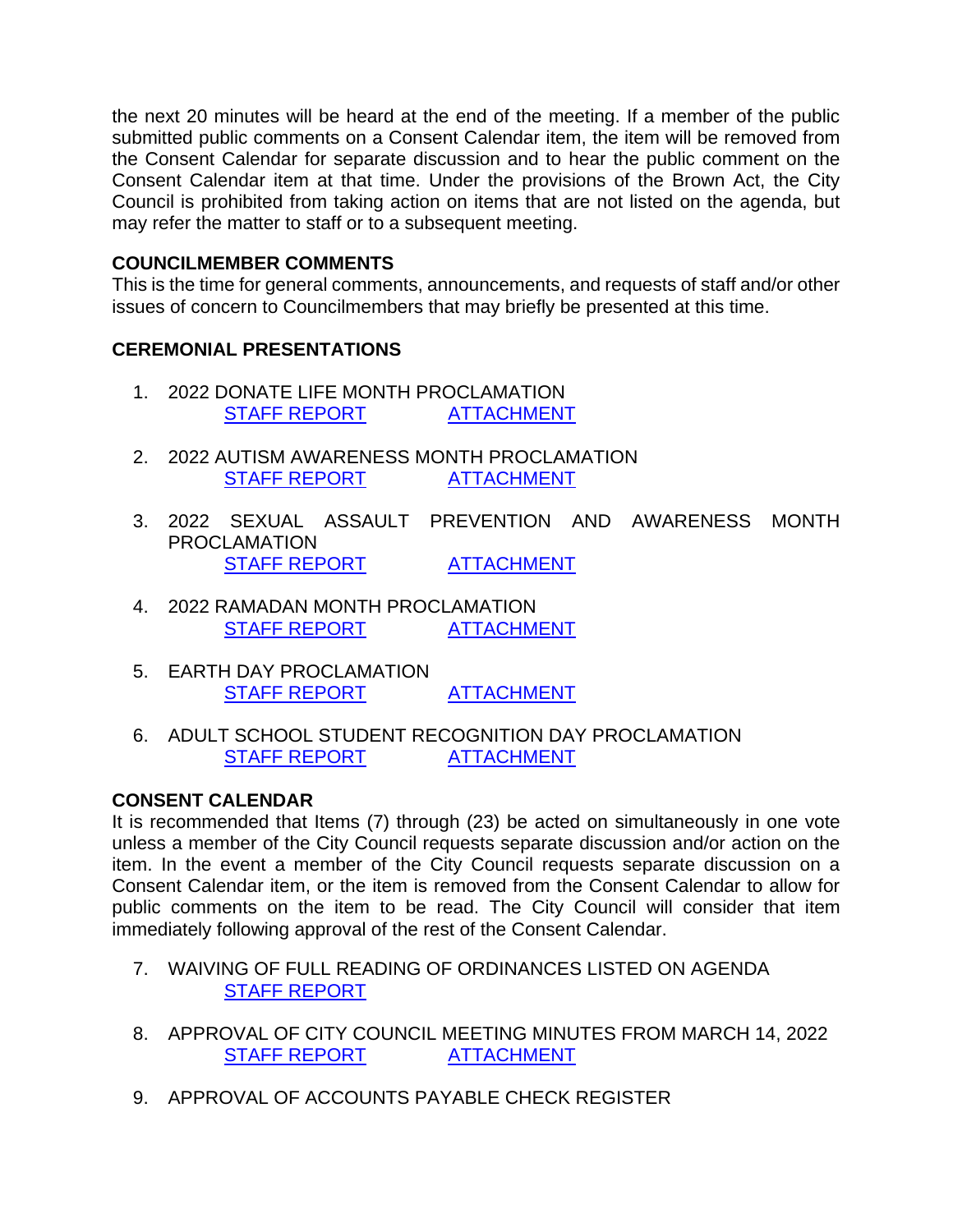[STAFF REPORT](https://www.cityofartesia.us/DocumentCenter/View/5354/9) [ATTACHMENT](https://www.cityofartesia.us/DocumentCenter/View/5353/9---ATTACH)

10. APPROVAL OF CITY FINANCIAL REPORTS FOR JANUARY AND FEBRUARY 2022

[STAFF REPORT](https://www.cityofartesia.us/DocumentCenter/View/5356/10) [ATTACHMENT](https://www.cityofartesia.us/DocumentCenter/View/5355/10---ATTACH)

- 11. APPROVAL OF FINDINGS TO ALLOW THE CONTINUATION OF TELECONFERENCE MEETINGS DUE TO THE CONTINUED PUBLIC HEALTH EMERGENCY PURSUANT TO AB 361 [STAFF REPORT](https://www.cityofartesia.us/DocumentCenter/View/5357/11)
- 12. APPROVAL FOR MAYOR OR MAYOR PRO TEM TO SIGN A LETTER IN SUPPORT FOR A \$180 MILLION STATE GENERAL FUND BUDGET REQUEST TO SUPPORT LOCAL ASSISTANCE FOR ORGANIC WASTE AND RECYCLING DEVELOPMENT AND IMPLEMENTATION [STAFF REPORT](https://www.cityofartesia.us/DocumentCenter/View/5359/12) [ATTACHMENT](https://www.cityofartesia.us/DocumentCenter/View/5358/12---ATTACH)
- 13. APPROVAL OF A GRANT AWARD OF \$500 TO THE ARTESIA HISTORICAL SOCIETY THROUGH THE COMMUNITY BENEFITS GRANT PROGRAM [STAFF REPORT](https://www.cityofartesia.us/DocumentCenter/View/5361/13) [ATTACHMENT](https://www.cityofartesia.us/DocumentCenter/View/5360/13---ATTACH)
- 14. APPROVAL OF FIRST AMENDMENT TO CONTRACT FOR CONSTRUCTION SERVICES BETWEEN THE CITY OF ARTESIA AND MARINA LANDSCAPE INC. FOR HISTORICAL DISTRICT RECREATIONAL TRAILS PHASE III: LANDSCAPING TO AUTHORIZE CITY MANAGER TO APPROVE EXTRA WORK

[STAFF REPORT](https://www.cityofartesia.us/DocumentCenter/View/5363/14) [ATTACHMENT](https://www.cityofartesia.us/DocumentCenter/View/5362/14---ATTACH)

15. APPROVAL OF A LARGE EVENT FACILITY USE PERMIT TO HOLD AN INDIA INDEPENDENCE DAY CELEBRATION ON SATURDAY, AUGUST 13, 2022 AT ARTESIA PARK

[STAFF REPORT](https://www.cityofartesia.us/DocumentCenter/View/5365/15) [ATTACHMENT](https://www.cityofartesia.us/DocumentCenter/View/5364/15---ATTACH)

- 16. APPROVAL OF PROFESSIONAL SERVICE AGREEMENT WITH RALPH ANDERSEN & ASSOCIATES FOR EXECUTIVE RECRUITING SERVICES FOR THE CITY MANAGER POSITION IN AN AMOUNT OF \$28,000 [STAFF REPORT](https://www.cityofartesia.us/DocumentCenter/View/5367/16) [ATTACHMENT](https://www.cityofartesia.us/DocumentCenter/View/5366/16---ATTACH)
- 17. AFFIRMATION OF PLANNING COMMISSION'S APPROVAL OF CASE NO. 2021-18 (RAISING CANE'S), A DESIGN REVIEW TO CONSTRUCT A ONE-STORY, 3,267 SQUARE FOOT RESTAURANT WITH A 1,402 SQUARE FOOT OUTDOOR PATIO WITH A COMPREHENSIVE SIGN PROGRAM; AND (2) A CONDITIONAL USE PERMIT TO ALLOW A DRIVE THROUGH LOCATED AT 18600 GRIDLEY ROAD IN THE COMMERCIAL GENERAL ZONE AND MAKING A DETERMINATION OF A CLASS 32, CATEGORICAL EXEMPTION FROM CEQA PURSUANT TO SECTION 15332 (IN-FILL DEVELOPMENT) OF THE CEQA GUIDELINES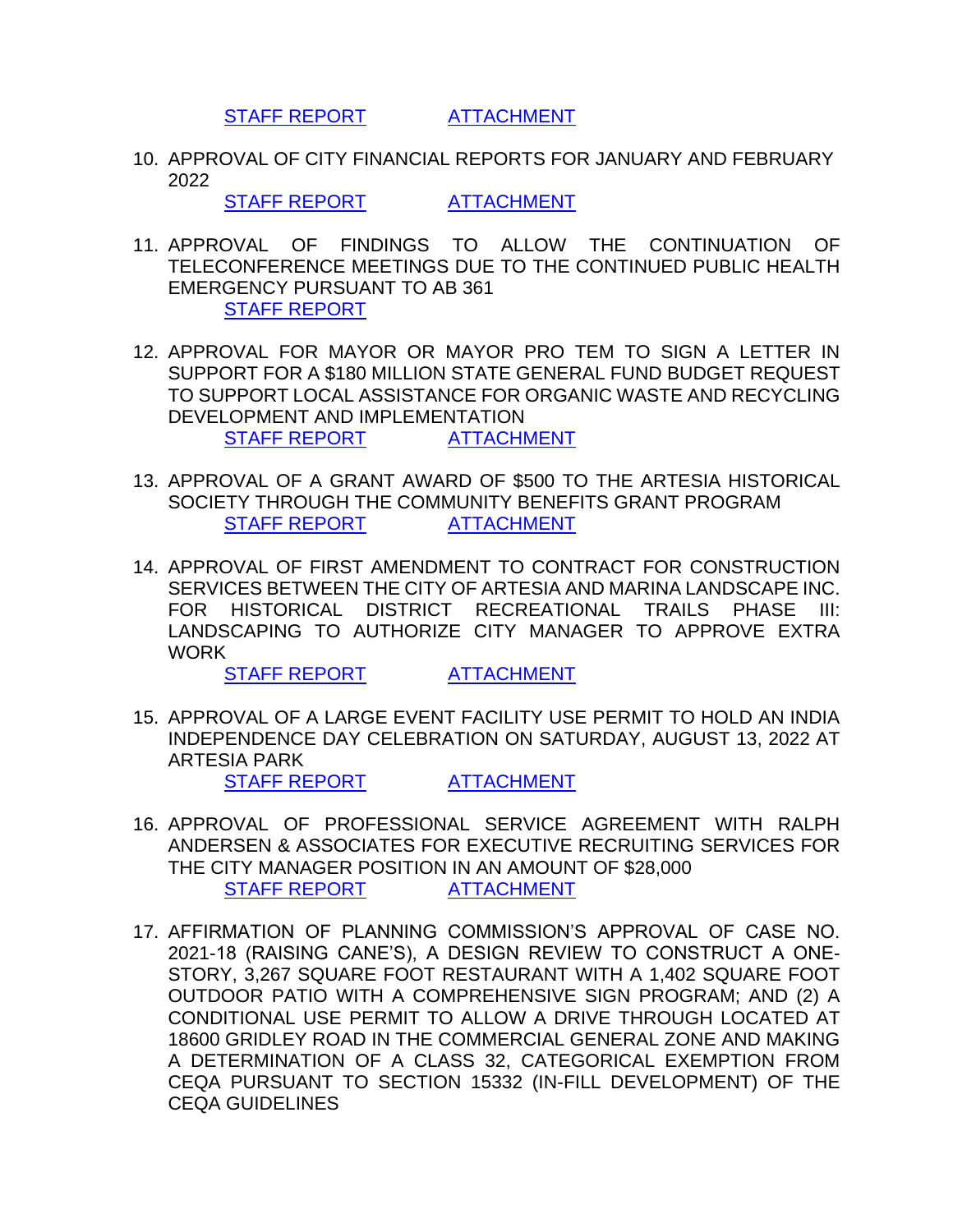[STAFF REPORT](https://www.cityofartesia.us/DocumentCenter/View/5369/17) [ATTACHMENT](https://www.cityofartesia.us/DocumentCenter/View/5368/17---ATTACH)

18. APPROVAL OF RESOLUTION NO. ASA 22-44, A RESOLUTION OF THE SUCCESSOR AGENCY TO THE ARTESIA REDEVELOPMENT AGENCY APPROVING THE ISSUANCE OF REFUNDING BONDS IN ORDER TO REFUND CERTAIN OUTSTANDING BONDS OF THE DISSOLVED ARTESIA REDEVELOPMENT AGENCY, APPROVING THE EXECUTION AND DELIVERY OF AN INDENTURE OF TRUST RELATING THERETO, REQUESTING LOS ANGELES COUNTY FOURTH SUPERVISORIAL DISTRICT CONSOLIDATED OVERSIGHT BOARD APPROVAL OF THE ISSUANCE OF THE REFUNDING BONDS, REQUESTING CERTAIN DETERMINATIONS BY THE OVERSIGHT BOARD, AND PROVIDING FOR OTHER MATTERS PROPERLY RELATING THERETO

[STAFF REPORT](https://www.cityofartesia.us/DocumentCenter/View/5371/18) [ATTACHMENT](https://www.cityofartesia.us/DocumentCenter/View/5370/18---ATTACH)

19. ADOPTION OF RESOLUTION NO. 22-2871, A RESOLUTION OF THE CITY COUNCIL OF THE CITY OF ARTESIA, CALIFORNIA, DELEGATING AUTHORITY TO THE CITY MANAGER TO RECORD NOTICES OF COMPLETION FOR PUBLIC WORKS PROJECTS PURSUANT TO CIVIL CODE § 9204

[STAFF REPORT](https://www.cityofartesia.us/DocumentCenter/View/5373/19) [ATTACHMENT](https://www.cityofartesia.us/DocumentCenter/View/5372/19---ATTACH)

20. ADOPTION OF RESOLUTION NO. 22-2870, A RESOLUTION OF THE CITY COUNCIL OF THE CITY OF ARTESIA, CALIFORNIA, APPROVING AMENDMENTS TO GRANT AGREEMENT WITH CALIFORNIA HOUSING AND COMMUNITY DEVELOPMENT (HCD) FOR THE 2020 COMMUNITY DEVELOPMENT BLOCK GRANT PROGRAM – CORONAVIRUS RESPONSE ROUND 1

[STAFF REPORT](https://www.cityofartesia.us/DocumentCenter/View/5375/20) [ATTACHMENT](https://www.cityofartesia.us/DocumentCenter/View/5374/20---ATTACH)

- 21. SECOND READING AND ADOPTION OF ORDINANCE NO. 22-920, AN ORDINANCE OF THE CITY OF ARTESIA, CALIFORNIA, CONCERNING URBAN LOT SPLITS AND TWO-UNIT PROJECTS UNDER SB9 AND MAKING A DETERMINATION OF STATUTORY EXEMPTION UNDER CEQA [STAFF REPORT](https://www.cityofartesia.us/DocumentCenter/View/5377/21) [ATTACHMENT](https://www.cityofartesia.us/DocumentCenter/View/5376/21---ATTACH)
- 22. SECOND READING AND ADOPTION OF ORDINANCE NO. 22-922, AN ORDINANCE OF THE CITY COUNCIL OF THE CITY OF ARTESIA, CALIFORNIA, ADDING CHAPTER 24 (UNLAWFUL POSSESSION OF A CATALYTIC CONVERTER PROHIBITED) OF TITLE 5 (PUBLIC WELFARE) OF THE ARTESIA MUNICIPAL CODE ESTABLISHING REGULATIONS PROHIBITING THE UNLAWFUL POSSESSION OF CATALYTIC CONVERTERS IN THE CITY

[STAFF REPORT](https://www.cityofartesia.us/DocumentCenter/View/5379/22) [ATTACHMENT](https://www.cityofartesia.us/DocumentCenter/View/5378/22---ATTACH)

23. SECOND READING AND ADOPTION OF ORDINANCE NO. 22-923, AN ORDINANCE OF THE CITY COUNCIL OF THE CITY OF ARTESIA,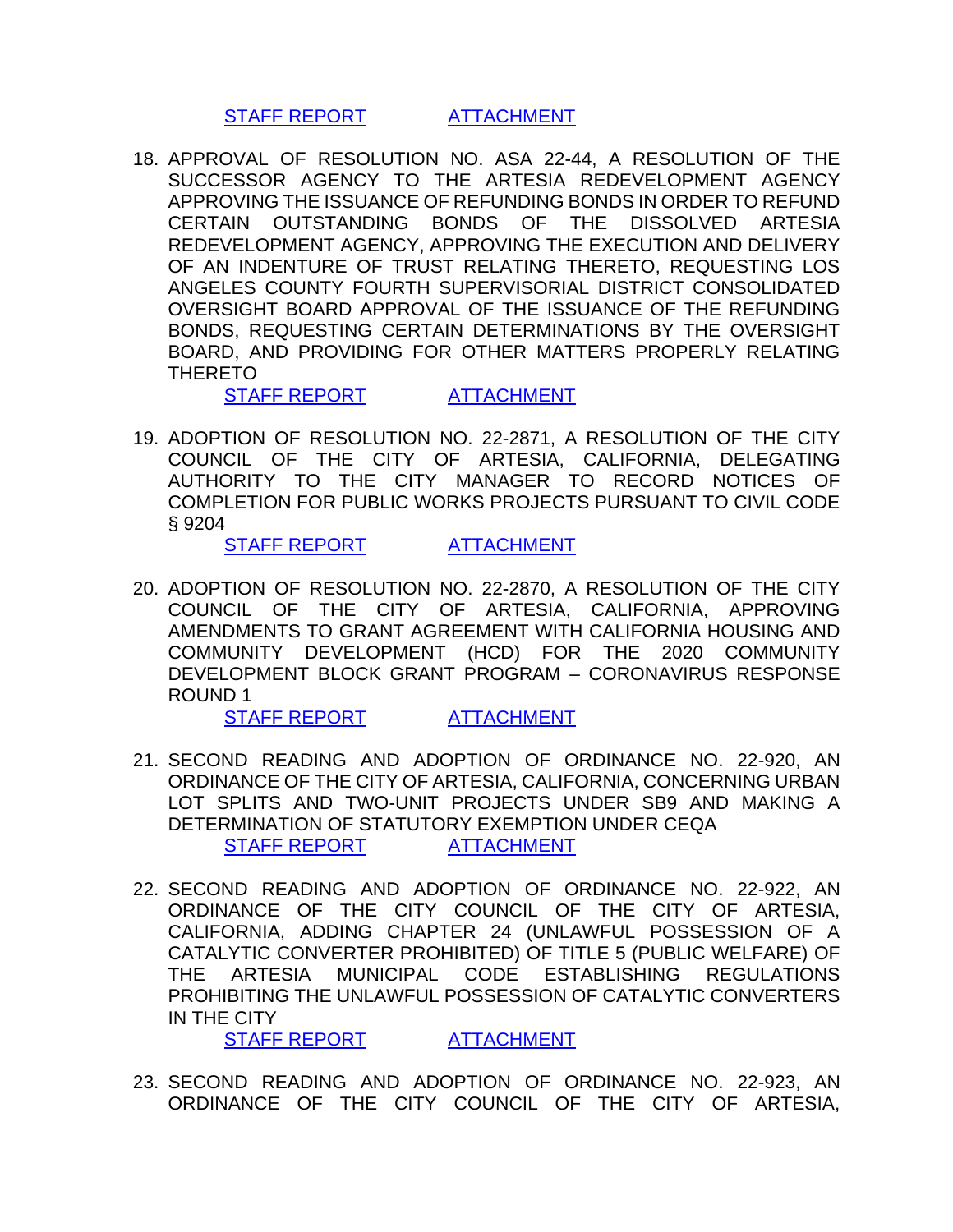CALIFORNIA, AMENDING VARIOUS SECTIONS OF THE ARTESIA MUNICIPAL CODE REGARDING THE REGULAR MEETING LOCATIONS OF THE PARKS AND RECREATION, PLANNING, BEAUTIFICATION AND MAINTENANCE, AND PUBLIC SAFETY COMMISSIONS

[STAFF REPORT](https://www.cityofartesia.us/DocumentCenter/View/5381/23) [ATTACHMENT](https://www.cityofartesia.us/DocumentCenter/View/5380/23---ATTACH)

#### **ORDINANCE**

24. INTRODUCTION OF ORDINANCE NO. 22-925, AN ORDINANCE OF THE CITY OF ARTESIA, CALIFORNIA, REVISING CHAPTER 2 OF TITLE 4 OF THE ARTESIA MUNICIPAL CODE REGARDING FIREWORKS [STAFF REPORT](https://www.cityofartesia.us/DocumentCenter/View/5383/24) [ATTACHMENT](https://www.cityofartesia.us/DocumentCenter/View/5382/24---ATTACH)

#### **PUBLIC HEARING**

25. PUBLIC HEARING; AND SECOND READING AND ADOPTION OF ORDINANCE NO. 22-924, AN ORDINANCE OF THE CITY COUNCIL OF THE CITY OF ARTESIA, CALIFORNIA, AMENDING VARIOUS SECTIONS OF THE ARTESIA MUNICIPAL CODE REGARDING OVERSIZED VEHICLE PARKING [STAFF REPORT](https://www.cityofartesia.us/DocumentCenter/View/5385/25) [ATTACHMENT](https://www.cityofartesia.us/DocumentCenter/View/5384/25---ATTACH)

#### **DISCUSSION**

- 26. CONSIDERATION AND APPROVAL OF DESIGN ALTERNATIVES FOR CITY ENTRY MONUMENT SIGNS [STAFF REPORT](https://www.cityofartesia.us/DocumentCenter/View/5387/26) [ATTACHMENT](https://www.cityofartesia.us/DocumentCenter/View/5386/26---ATTACH)
- 27. CONSIDERATION AND POSSIBLE ACTION TO DIRECT THAT THE PROPOSITION 218 NOTICE FOR A PROTEST HEARING BE MAILED FOR SOLID WASTE COLLECTION SERVICES RATES BY CR&R, INCORPORATED FOR A FIVE-YEAR PERIOD COMMENCING ON JULY 1, 2022 [STAFF REPORT](https://www.cityofartesia.us/DocumentCenter/View/5389/27) [ATTACHMENT](https://www.cityofartesia.us/DocumentCenter/View/5388/27---ATTACH)

### **STAFF INFORMATIONAL REPORTING**

28. INTERIM CITY MANAGER INFORMATION BRIEF

#### **COUNCILMEMBER COMMENTS**

This is the time for Councilmembers to report on external boards and committee meetings attended and meetings attended at public expense. Additional general comments, announcements, and requests of staff and/or other issues of concern to Councilmembers may also be presented at this time.

### **ADJOURNMENT TO THE REGULAR CITY COUNCIL MEETING OF MAY 9, 2022, AT 7:00 P.M.**